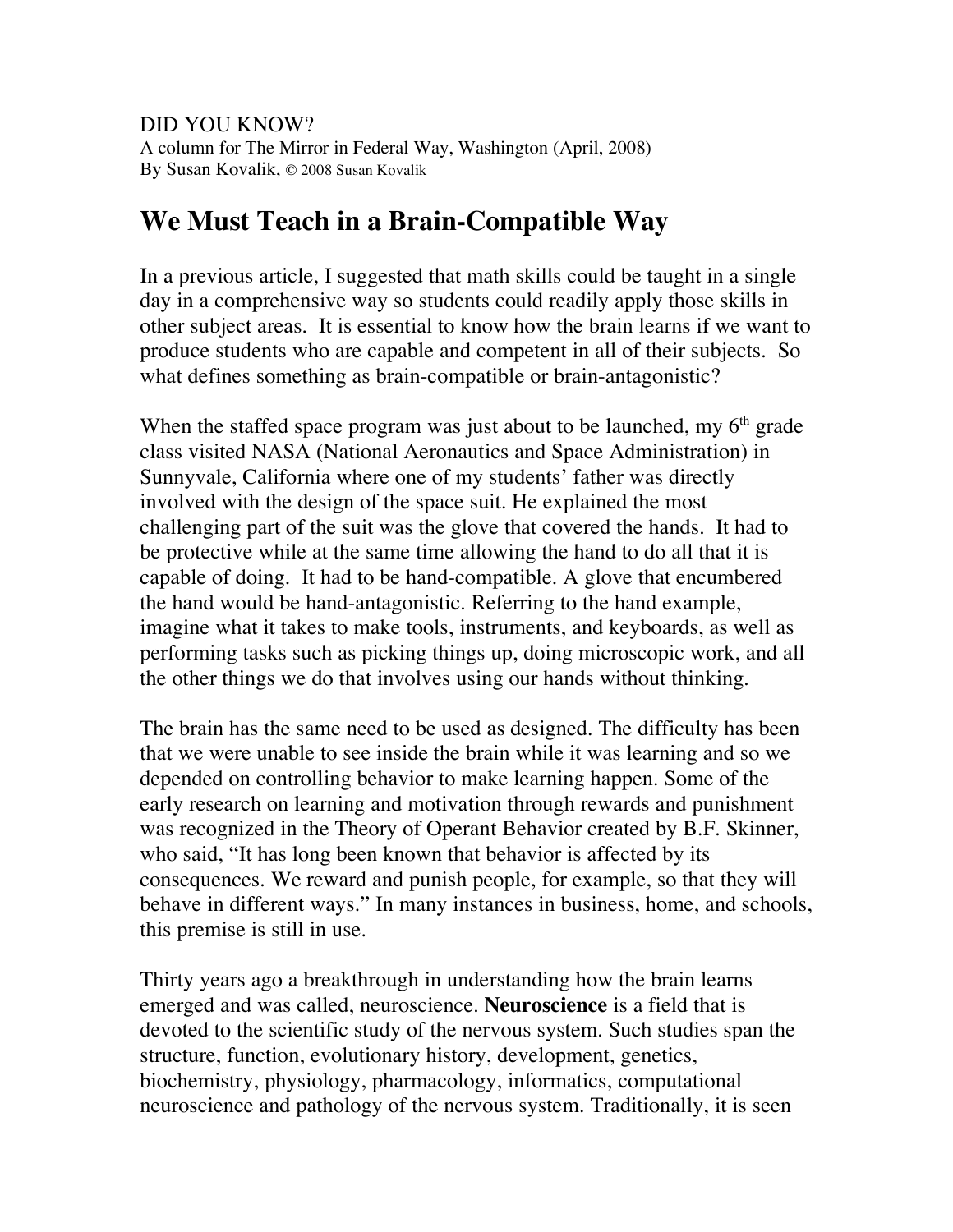as a branch of biological sciences. The gift of neuroscience is that we now know a great deal about what is going on inside our brains.

In 1975, Leslie Hart wrote, How *the Brain Works* and in it, introduced the idea of Brain-compatible schools. In 1983, his second book *Human Brain and Human Learning* clearly articulated what schools needed to do in order to capitalize on the brain's natural abilities.

Back to math -- the brain-compatible elements that support teaching a math skill, or any other skill, in a single day include:

- 1. Absence of Threat, nurturing reflective thinking
- 2. Meaningful Content
- 3. Enriched environment
- 4. Movement to enhance learning
- 5. Choices
- 6. Adequate time
- 7. Collaboration
- 8. Immediate feedback
- 9. Mastery (application)

While looking at the brain-compatible elements needed to develop a deep understanding, recall something you have learned and can still use routinely. How many elements on that list contributed to your basic understanding? These elements form a template through which an employer or teacher or parent can orchestrate the learning of something new.

The brain is a pattern-seeking device and learning is identifying those patterns that are important to your survival as well as creating a mental program to make it happen. For instance, if you heard that your child's car had a flat tire, you would know what that meant, and would know if they had skills to fix or change it. Knowing the words "flat tire" is a pattern; Fixing/changing it is a mental program. The challenge in the classroom is to move from pattern to mental program; meaning, the students have a solid foundation and can USE the skill. Think of your own school career: Which subjects took you to the application level? And can you call upon that understanding in your adult life? The most obvious examples are the career and technical education courses, or if you participated in a school sport, or drama, or marching band; You spent three hours each day honing your craft so it became part of who you are. When performance or a product is part of the class, adequate time and immediate feedback are essential.